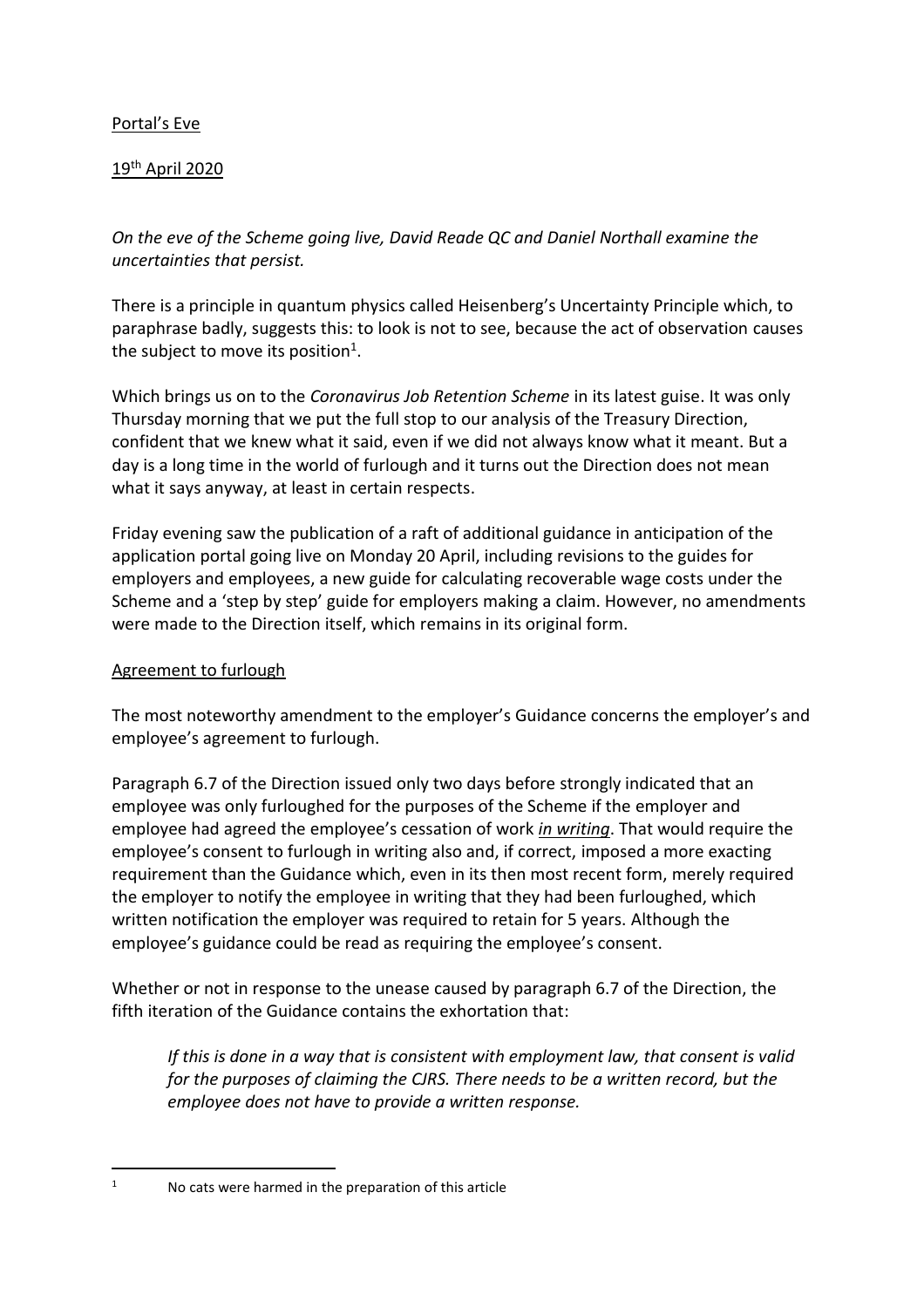Yet the revised guidance is oddly structured. The above quoted addition to the Guidance is within a paragraph concerned with the employer's written notification of furlough. In context, it might be thought that the "*this*" that must be consistent with employment law is the written notification. However, that would make no sense since furlough is a concept which, prior to the introduction of the Scheme, was alien to employment law. It therefore has nothing to say about an employer's furlough notifications, whether written or otherwise.

The only reasonable explanation therefore must be that the addition to the Guidance concerns the form of agreement between employer and employee *viz.* provided the agreement is consistent with employment law, the employee's consent to furlough does not need to be in writing. None of the commentaries on the Direction exist in a vacuum and it may be the this was a quick reaction to what was an unintended consequence of the Direction and one which had sent many employers to try and get consents which had previously not been obtained.

If one adopts the revised Guidance, the position reverts back to the common law contract. If there is an agreement adequate to vary the contract, an absence of writing is not fatal to the employer claiming under the Scheme. The possibility of implied agreement by conduct, as examined by the High Court in *Re Carluccio's,* is then resurrected *Lazarus-*like and has not been dealt the fatal blow by paragraph 6.7 of the Direction that was originally feared.

But what of the Direction? An obvious objection to the above analysis is that the Guidance is not the law and is trumped by the Direction. On this issue, one is forced to recognise that the strict legal position and the practical reality may diverge, such that the meaning of paragraph 6.7 of the Direction is moot. It seems likely, if not inevitable, that HMRC policy on the need for agreement will follow the Guidance. Thus, an employer will be permitted to access the scheme where he has the agreement of the employee to being furloughed, irrespective of whether the agreement is in writing. Equally the present Guidance would support a claim where there has been no express agreement but the exercise of furlough involved no need on the part of the employer to vary terms and conditions. In each case the question then is not whether this is permitted by the Direction, but rather whether anyone is likely to try to enforce its terms.

An employee may seek to argue that an unwritten agreement to furlough, with a reduction in pay, is ineffective, meaning he or she is entitled to full pay during the period of furlough. However, one should remember that the Direction merely sets the terms by which an employer is entitled to recover wage costs through the Scheme. It does not of itself regulate the legal relationship between employer and employee. Whether an employee has validly waived the right to full pay during furlough is therefore a question of common law contract, and that is regardless off the meaning of paragraph 6.7 of the Direction.

#### Annual leave

Friday's updates saw the first statement on the relationship between furlough and annual leave, with sections inserted into the guidance for employees and into new guidance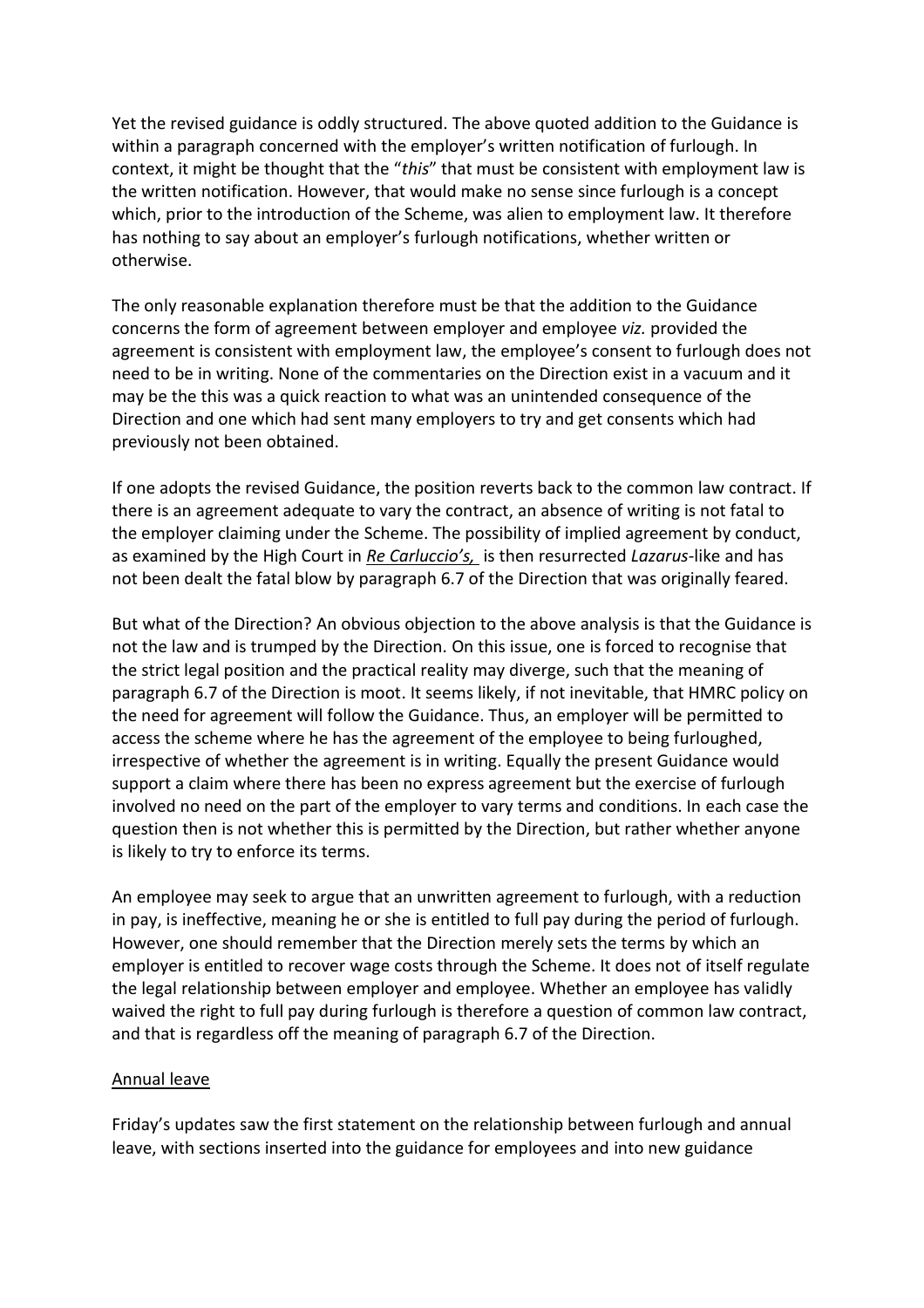addressing the method of calculating 80% of an employee's wages. The sections in both pieces of guidance are in materially similar terms.

It confirms that:

- A furloughed employee (or worker) can take holiday whilst on furlough.
- Employees should be paid their "usual holiday pay" for any annual leave taken during furlough i.e. holiday pay based on pre-furlough normal remuneration.
- The grant under the Scheme must therefore be 'topped-up' by the employer for periods of annual leave.

Many online commentators have taken the phrase "*Employees can take holiday whilst on furlough"* to mean that the Guidance recognises an employee can take annual leave at their election, but it is silent on whether an employer can require an employee to take annual leave during furlough. We do not think this is the obvious conclusion to draw from the wording of the Guidance.

The phrase "*Employees can take holiday whilst on furlough"* is neutral. It is not specifically concerned either with holiday taken at the employee's election, or with holiday directed by the employer. In either scenario, the employee "takes" holiday.

The Guidance also recognises within a later sentence that an employer has *"the flexibility to restrict when leave can be taken if there is a business need*" during both the furlough and 'recovery' period. An employer's ability to prevent employees from taking annual leave is an aspect of its right under Regulation 15 WTR to determine the dates on which leave is taken. It must follow that, if the employer's Regulation 15 right is recognised for one purpose, it should be recognised for all purposes, since there is no logical basis on which to permit the employer to exercise only a selected part of the right.

However, what is intended by the Guidance is not the same as what is permitted by the WTR when read consistently with the Working Time Directive. One therefore runs into the argument we canvassed in updates we published on 2 and 4 April on whether annual leave and furlough are mutually exclusive. Neither the Direction nor the updated Guidance changes the complexion of the argument and the reader is referred to our earlier updates rather than repeat the argument here.

### Furlough and SSP

The remainder of this update focusses on two specific issues arising in the context of the Direction which give rise to particular difficulty and which have been the subject of recent discussion.

The first concerns the ability of an employer to furlough an employee otherwise eligible to receive Statutory Sick Pay (SSP) due to sickness. The issue has been made all the more pressing by the Statutory Sick Pay (General) (Coronavirus Amendment) (No. 3) Regulations 2020 which, from 15 April, brought those shielding within the definition of persons deemed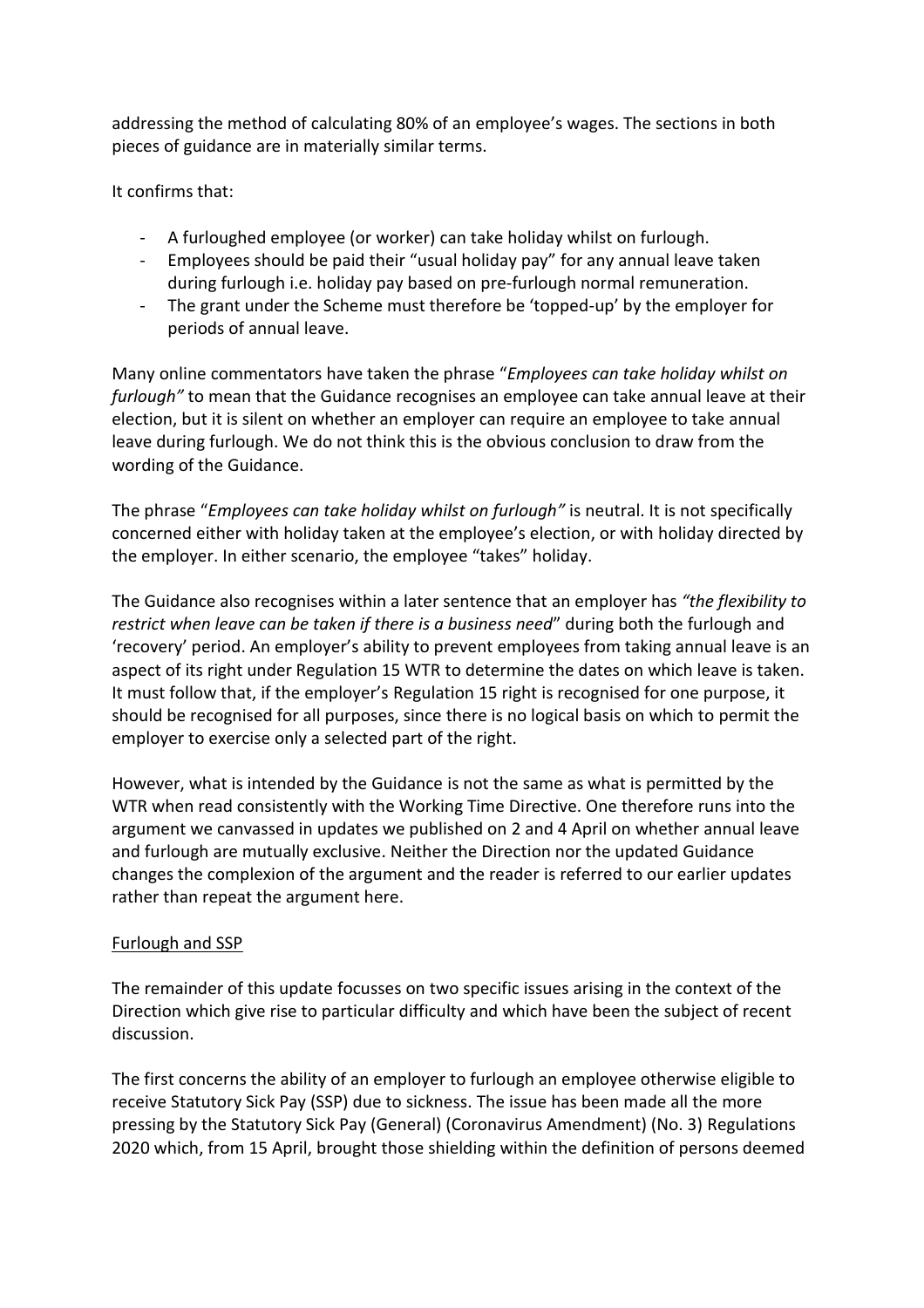incapable of work within the meaning of Regulation 2 of the Statutory Sick Pay (General) Regulations 1982.

The difficulty stems from the apparent tension between paragraph 6.3 of the Direction and the Guidance.

Paragraph 6.3 of the Direction provides that:

*Where Statutory Sick Pay is payable or liable to be payable in respect of an employee (whether or not a claim to Statutory Sick Pay is made) at the time when the instruction in paragraph 6.1(a) is given ("original SSP"), the period described in paragraph 6.1(b) in respect of the employee does not begin until the original SSP has ended (but any subsequent entitlement to Statutory Sick Pay by virtue of the employee becoming unfit for work again after the original SSP has ended must be disregarded).*

We will return to what this provision may mean shortly.

The Guidance deals with the position of an employee who is sick, self-isolating or shielding prior to furlough in the following terms:

*If your employee is on sick leave or self-isolating as a result of Coronavirus, they'll be able to get Statutory Sick Pay, subject to other eligibility conditions applying. The Coronavirus Job Retention Scheme is not intended for short-term absences from work due to sickness, and there is a 3 week minimum furlough period.*

*Short term illness/ self-isolation should not be a consideration in deciding whether to furlough an employee. If, however, employers want to furlough employees for business reasons and they are currently off sick, they are eligible to do so, as with other employees. In these cases, the employee should no longer receive sick pay and would be classified as a furloughed employee.* 

*Employers are also entitled to furlough employees who are being shielded or off on long-term sick leave. It is up to employers to decide whether to furlough these employees. You can claim back from both the Coronavirus Job Retention Scheme and the SSP rebate scheme for the same employee but not for the same period of time. When an employee is on furlough, you can only reclaim expenditure through the Coronavirus Job Retention Scheme, and not the SSP rebate scheme. If a nonfurloughed employee becomes ill, needs to self-isolate or be shielded, then you might qualify for the SSP rebate scheme, enabling you to claim up to two weeks of SSP per employee.*

Comparing the quoted passage from the Direction with those from the Guidance, it is tempting to conclude that they are contradictory: the Direction does not permit an employer to furlough an employee eligible to receive SSP, whereas the Guidance does.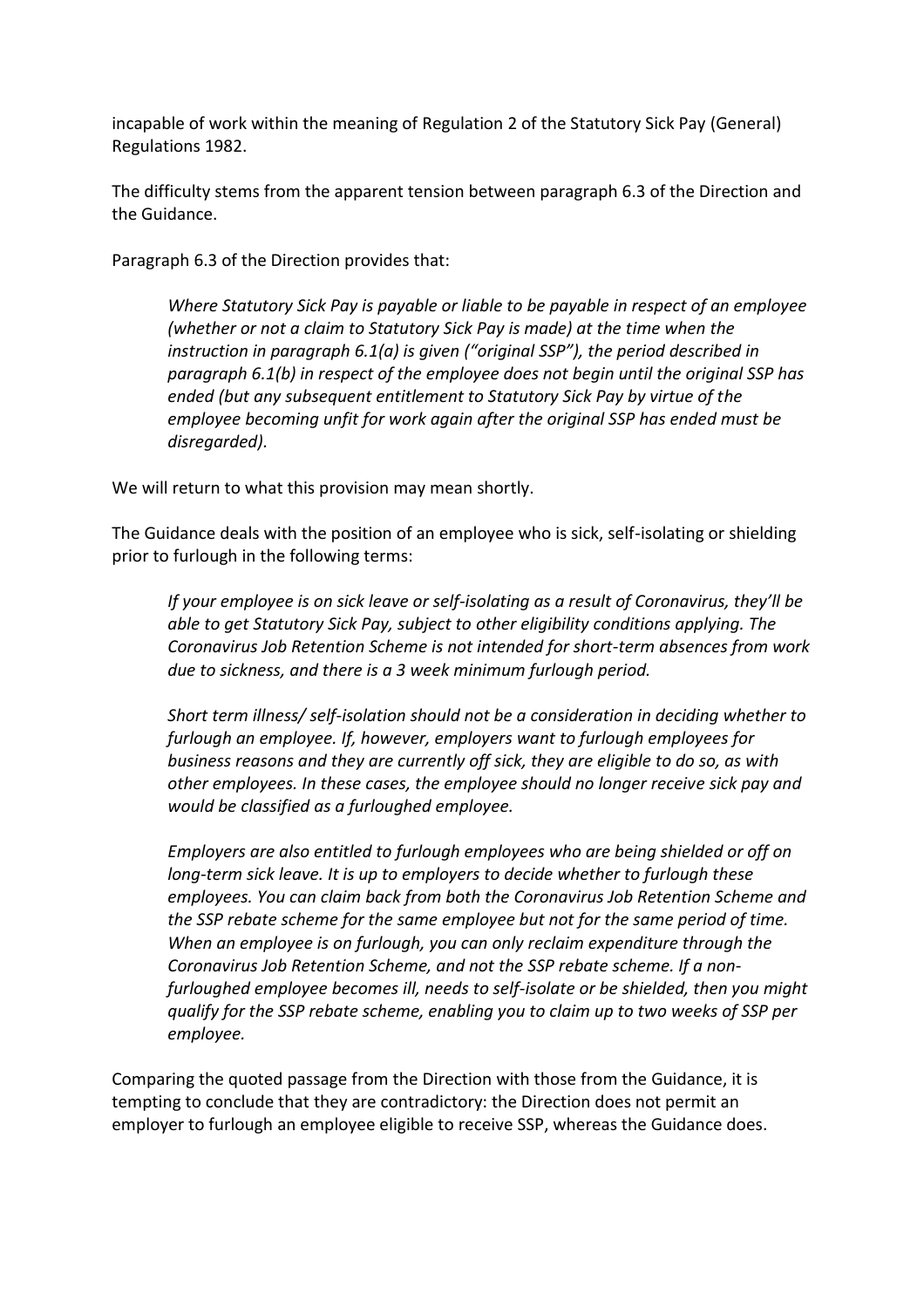Paragraph 6.3 of the Direction is part of the general definition of "*Furloughed employees"* contained in section 6. The definition of *Furloughed employees* is important because it is only the employment costs of employees who meet the definition that the employer can claim from the Scheme in accordance with section 5.

The effect of paragraph 6.3 is to postpone the start of the period for which the employee ceases work within the meaning of paragraph 6.1(b) until the employee's entitlement to SSP ends. Even if it could be said that an employer can technically furlough an employee entitled to SSP (which is dubious), paragraph 6.3 prevents an employer from claiming the employment costs of an employee entitled to SSP until the entitlement ends. The practical effect is therefore the same as if the employee had not been furloughed at all – the employer cannot access the Scheme to meet all or part of the employee's wage costs for that period.

Is this position at odds with the Guidance?

The passages quoted from the Guidance above do not speak with one voice. The Guidance is clear that an employer cannot claim both from the Scheme and the SSP rebate scheme for the same employee for the same period of time. That much is consistent with paragraph 6.3 of the Direction. However, the Guidance also states than an employer can furlough an employee off sick for business reasons in the same way as other employees. In that situation, the employee should no longer receive sick pay and will be classed as a furloughed employee. It seems unlikely that "sick pay" in the context of this part of the guidance is a reference only to contractual sick pay. The clear inference is that an employer can elect to furlough an employee otherwise entitled to receive SSP.

One is therefore driven to the conclusion that the Direction and the Guidance are inconsistent save that, in respect of shielding employees who were furloughed prior to 15 April, their newly acquired status of being deemed incapable of work should not prevent them from continuing to be furloughed.

One potential argument in an effort to reconcile their respective provisions, is that for the purpose of paragraph 6.3 of the Direction, the original SSP may end at the employer's election. However, that interpretation does not sit easily with the language used. If the employee continued to be sick (or deemed incapable of work), SSP would still be payable or liable to be payable irrespective of the employer's decision to furlough.

We are therefore left in similar territory to the issue of agreement to furlough – guidance which is undermined by the Direction. However, the obvious difference is that HMRC has not issued revised or restated guidance in response to concerns over the meaning of the Direction. We are therefore left uncertain as to HMRC's future policy direction. Will it reimburse the recoverable employment costs of furloughed employees who were otherwise entitled to SSP? As with the issue of agreement to furlough, further urgent clarification is required.

Qualifying costs and reimbursable expenditure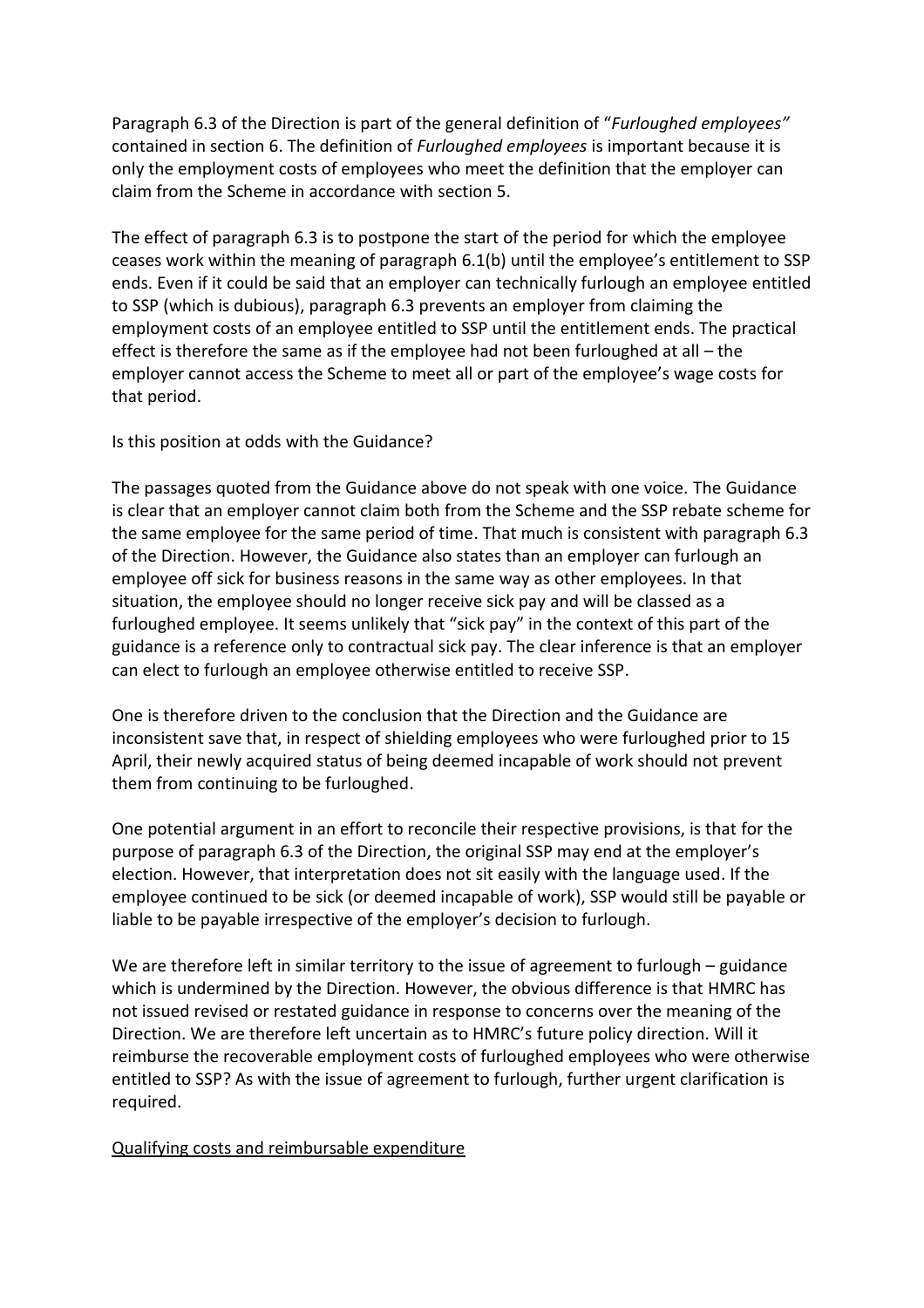The second issue can be summed up by the following question: does the Direction prevent employers from deferring furlough pay (i.e. the agreed reduced rate) until after the grant has been received from the Scheme? Put another way, does the employer have to make payment of furlough pay to the relevant employees before making a claim to the Scheme? Perhaps the most pressing issue on this Portal's Eve for those planning an early claim.

The issues arises under the Direction in the following way.

Qualifying costs are defined by paragraph 5 of the Direction. Qualifying cost are those costs "*in respect of which an employer may make a claim for payment under CJRS"*. To be qualifying costs, they must meet the conditions set out in sub paragraphs (a) and (b) of paragraph 5. Subparagraph (b) in turn requires costs to meet the conditions contained in paragraphs 7.1 to 7.15 of the Direction to qualify.

Section 7 of the Direction identifies "further conditions" of qualifying costs. Paragraph 7.1 provides that qualifying costs must relate to the payment of earnings to an employee for the period of furlough, and the employee *is being paid* either £2,500 or more per month or at least 80% of the employee's reference salary (our emphasis).

Paragraph 7.12 provides that:

*7.12 This paragraph applies where-*

*(a) in the period beginning on 1 March 2020 and ending on the third day after the making this direction an amount by way of wages or salary is paid in respect of a period of employment ("the original payment") to an employee,*

*(b) the original payment is less than the amount required by paragraph 7.1(b)(ii) for the purpose of claiming CJRS,* 

*(c) before making a CJRS claim in respect of the original payment the employer pays the employee a further amount ("the further amount") in respect of the period of employment to which the original payment relates, and* 

*(d) the sum of the original payment and the further amount meets the requirements of paragraph 7.1(b)(ii).*

Paragraph 7.11 provides that:

*Where paragraph 7.12 applies, the sum of the original payment described in paragraph 7.12(a) and the further amount described in paragraph 7.12(c) must be treated as having been paid at the time of the payment of the original payment for the purposes of paragraph 7.1(b)(ii).* 

Section 8 of the Direction is entitled *Expenditure to be reimbursed*. Paragraph 8.1 confirms that a payment under the Scheme may reimburse "*the gross amount of earnings paid or*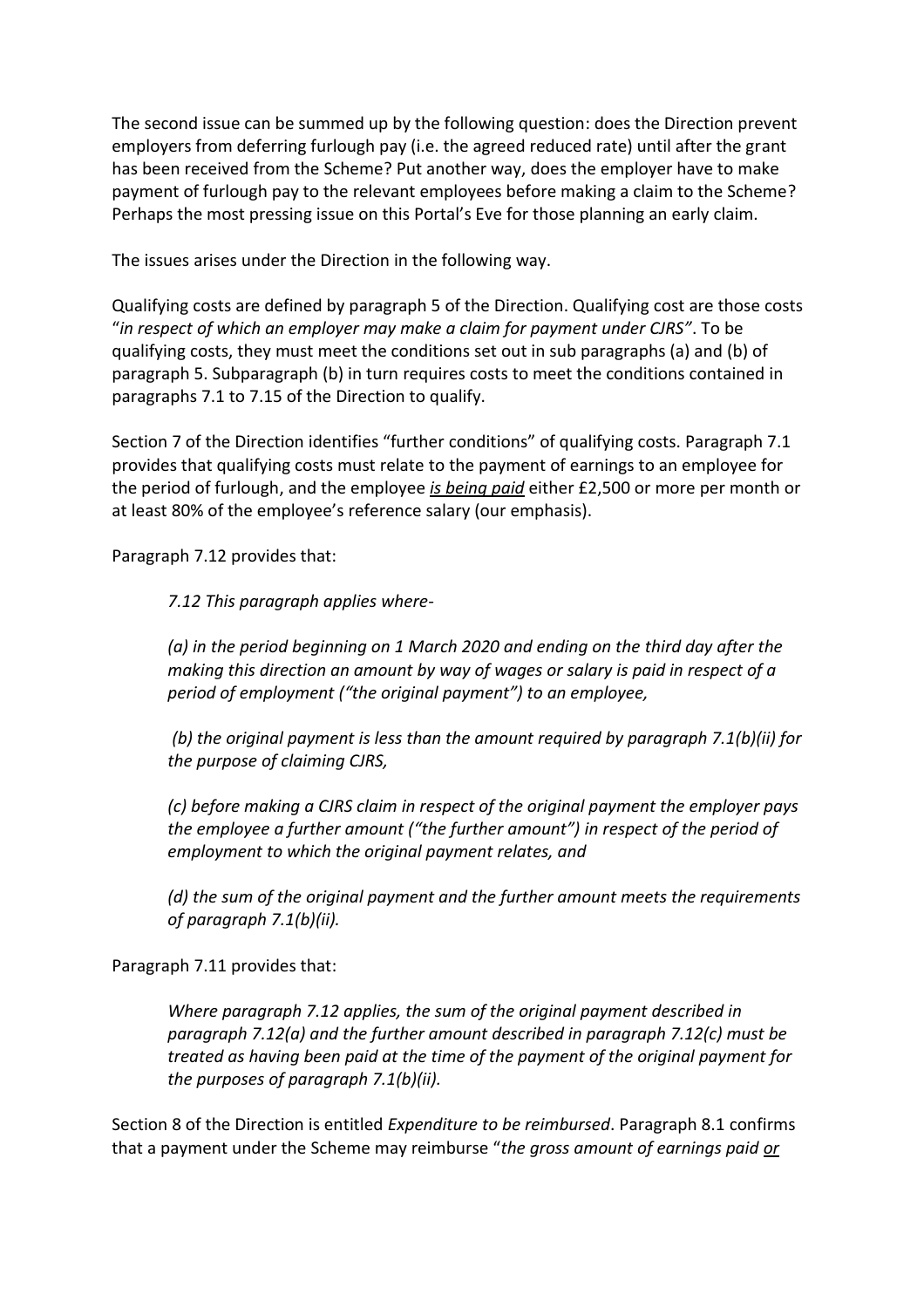*reasonably expected to be paid by the employer to an employee*" (our emphasis). Paragraph 8.2 then sets the now familiar limits on the payment.

The confusion is caused by paragraph 7.12 of the Direction, which clearly contemplates a payment to employees of some description before a claim is made to the Scheme. Indeed, paragraph 7.12(c) refers to an amount paid *"before making a CJRS claim"*.

If this paragraph were to require payment of furlough pay to employees as a condition of an employer accessing the scheme, it would seem to undercut the scheme's purpose. It is entitled a Job *Retention* Scheme because it provides a grant to employers who might not have the funds or finance to meet wage costs and would otherwise be forced to consider redundancies. Requiring employers to pay wages before the grant is issued may impose the sort of financial pressure which the Scheme is designed to ameliorate.

For this reason, we understand that it is not uncommon for an employer to seek as part of the furlough agreement to defer payment of wages until the receipt of the grant through the Scheme. This indeed was the whole approach of the administrator in *Re Carluccio's* where the agreement was that employees would not be paid unless payment was made under the scheme. If it is the case that payment has to be made before a claim under the Scheme there may be both an issue with cash flow and a risk of the claim not being met for administrators that would reverse the strategy of its use in administration.

Has this approach been undone by the provisions of the Direction?

We think not, based on the Direction read as a whole.

- Paragraph 8.1(a) of the Direction, which defines the expenditure to be reimbursed under the Scheme, makes plain that the Scheme will reimburse wage costs which the employer has paid but also those which it *reasonably expects to pay* to the employee. The reference to reasonable expectation is apt to include a promise to pay the employee on receipt of the grant through the Scheme.
- This interpretation of paragraph 8.1 of the Direction is reinforced by paragraph 2.2, which explains that the expenditure reimbursed is that incurred *or to be incurred* by the employer.
- The definition of *qualifying costs* in paragraph 7.1 of the Direction uses the present participle '*is being paid'* and is capable of including a situation in which there is a present, but unsatisfied promise to pay. Paragraph 7.1 avoids the use of the past participle '*has been paid'*.
- Paragraphs 7.1 and 8.1 are two sides of the same coin. It might at first blush seem unnecessary to define both the sum that can be claimed and the amount that will be reimbursed. However, both provisions exist to demonstrate that, for a sum to be reimbursed through the scheme, there must be a concomitant obligation on the part of the employer to pay the sum to the employee. No part of paragraphs 7.1 and 8.1 require the employer's obligation to be discharged before the sum is reimbursed.